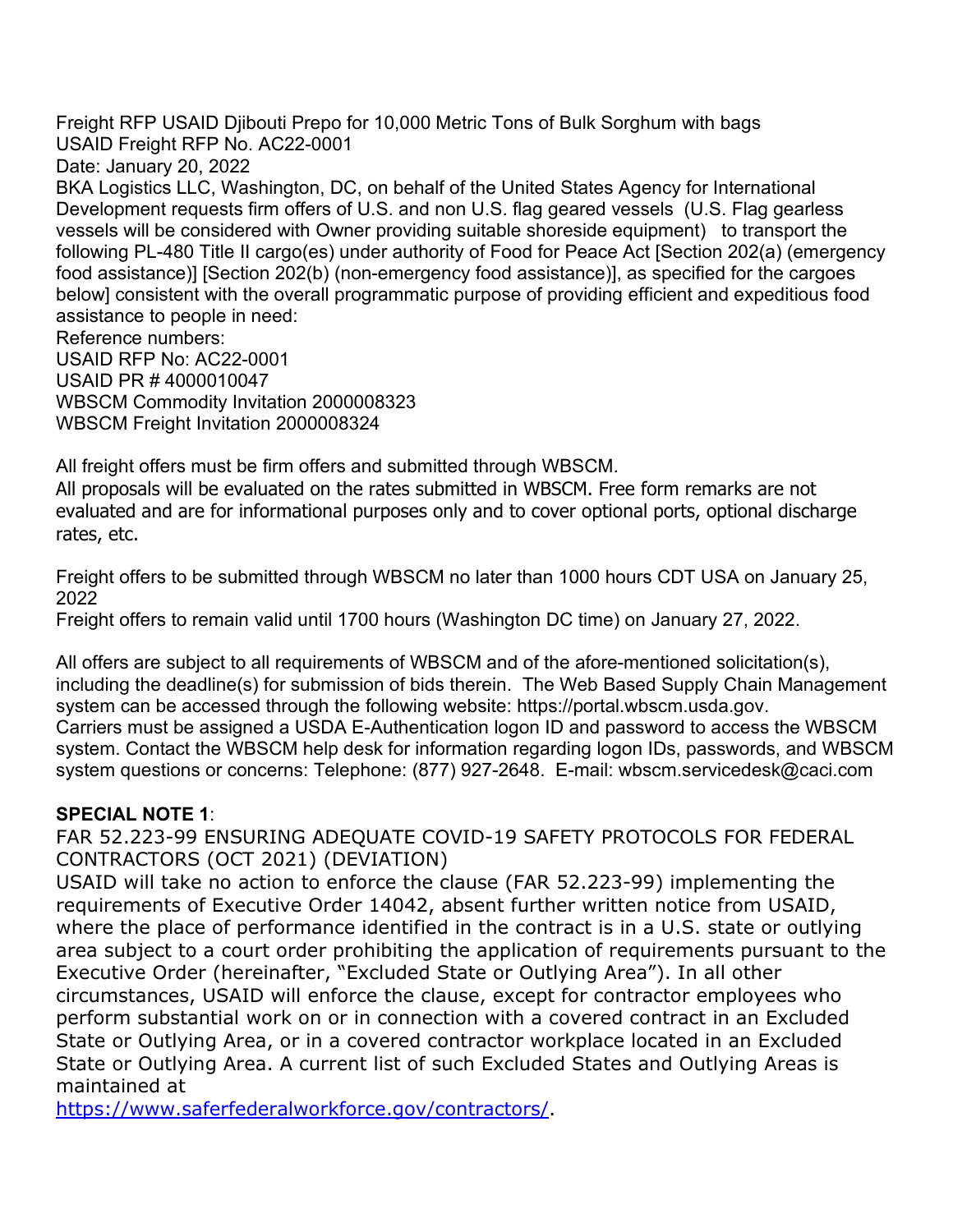(1.a) Cargo/Laydays/Quantities:

Ref: Cargo Cargo Laydays Pef: Cargo Cuantity<br>AC22-0001 Bulk Sorghum March 1-10, 2022. 10,000 MT & 20 March 1-10, 2022. 10,000 MT & 204,000 empty bags. (1.b) Empty bags to be transported freight free on the same vessel as cargo carried. Empty bags delivery: See Proforma Charter Party Clause 51 for full details of the requirement. (1.c) Contracted quantities will be on a min/max basis.

(1.d) Offerors are encouraged to review other Title II PL480 / FAS cargoes in the market for possible combination with the USAID cargo.

1.e) All offers are subject to Charterer's approval and the USAID Proforma Charter Party terms. Any offers involving prior part cargo(es) are subject to the review and approval of the Charterers. The charterer may at their discretion reject an offer if the charterer determines that award of this contract may affect the timeliness or contribute to a delay in the delivery of any USAID-financed emergency cargo(es) to intended beneficiaries. (E.g., If an offeror already has been awarded a contract to transport a USAID-financed emergency food assistance cargo and proposes to ship the cargo covered by this solicitation with that prior part cargo, and there is no overlap between the laydays for these separate cargoes, such a proposal would likely delay emergency food assistance reaching people in urgent need of it, which would impair broader Food for Peace programming.) (1.f) Subject to (1.e)., The USAID cargo may be commingled with other part cargoes contracted under separate Charter parties provided said cargo(es) are of the same commodity, quality and

specification as procured under the same USDA assigned Purchase Order. Otherwise USAID cargo to be separated by vessel's natural segregation or otherwise by Kobe-type separation. Separation, if any, shall be at owner's time, risk and expense. If Kobe separation used, Owner must construct the separation so that fumigation of the cargo is effective and the separation/ stowage must be approved by the National Cargo Bureau (NCB), all at Owner's time, risk and expense.

(1.g) Offers are to provide information on vessel's current position, its ETA load port, vessel's ETA basis discharge port (in transit) and ETA (s) at final delivery destination point(s). This itinerary should also provide vessel's estimated transit time from load port to discharge port, and, if applicable, estimated truck transit times from end of bagging line to final delivery destination point(s).

(1.h) Offers are to provide past performance information. If the offeror has transported any USAIDfinanced cargo(es) that have not met the ETA of any bill of lading within the past year, the offer should include relevant information, including the identity of the charterer, the contract number, the ETA, the actual date of delivery, and contact information for the charterer. Offers may also include explanations of such delays.

(1.i) Evaluation: The government will award contract(s) to the responsible offeror(s) that will provide the best value to the government. Best value shall be defined in this procurement as total price of commodity delivered to destination within the best delivery schedule that meets the government's requirements. Past performance information to be incorporated in the responsibility determination and best value decision. Per FAR 15.304, non-cost/price factors are weighted approximately equal to cost/price factor. Named vessel in an offer are viewed as a representation of the type and kind of vessel that will be provided. Failure to offer exactly as per the above terms will render an offer noncompliant and as such the offer will not be considered.

Offers with ancillary charges (e.g. bagging/stacking/inland freight) deemed to be outside the competitive range may be subject to a counter-offer or negotiated reduction in order to be considered for an award.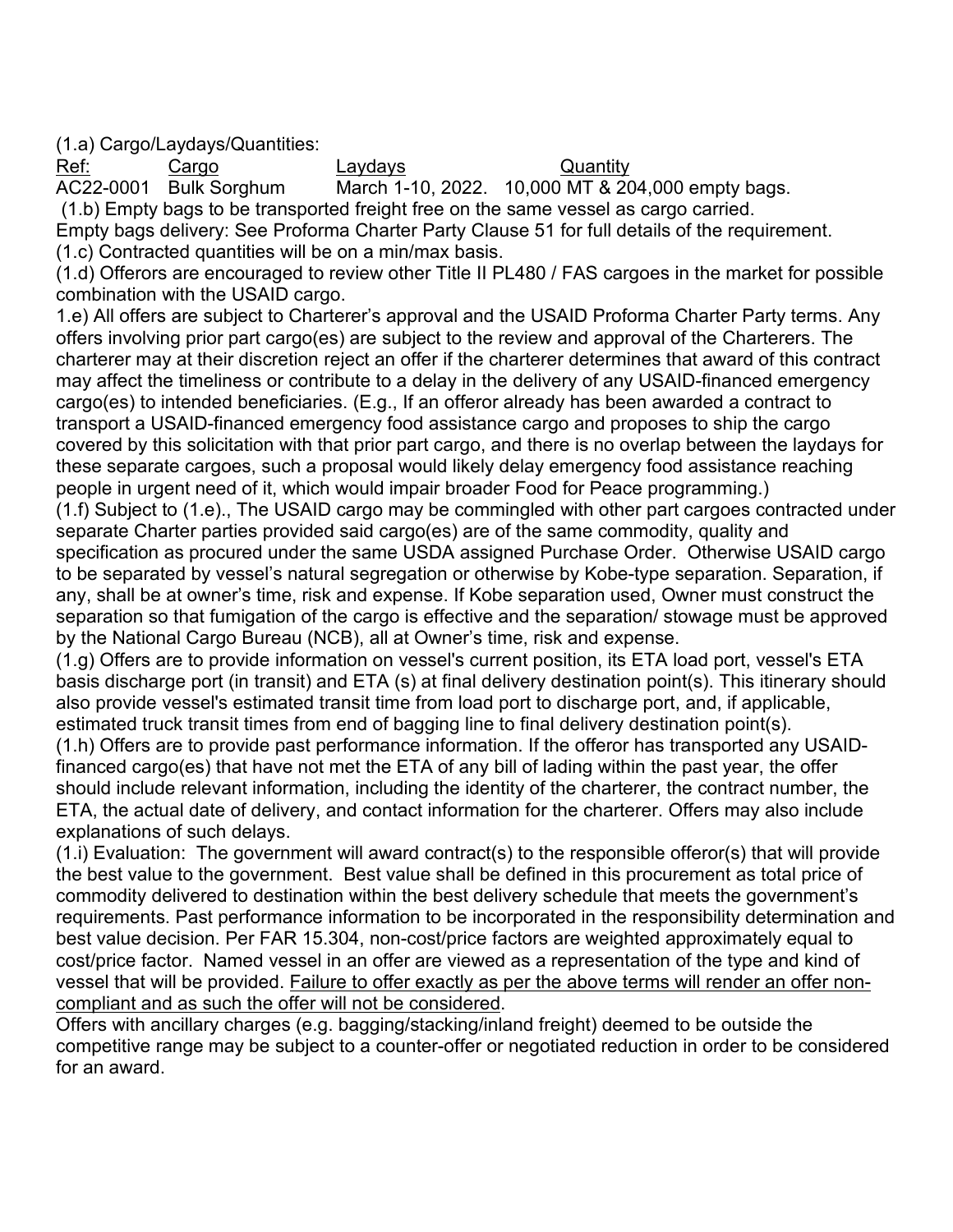Further freight offer evaluations will be based on Djibouti discharge port basis Full Berth Terms, no demurrage/ no despatch / no detention with owners to have cargo bagged and delivered to Free On Truck Door consignee's/receiver's designated warehouses in a Djibouti Bonded , Free Trade Zone, **Djibouti** 

(1.j) Owners to provide fourteen (14) day Preadvice of vessel readiness to load. Preadvice Notice must be received at the office of BKA Logistics LLC, Washington, DC prior to 11:00 a.m. Wash., DC time on regular business day to be considered received on that day. If Preadvice is received later than 11:00 a.m. Wash., DC time on regular business day or on weekends / holidays, Preadvice notice will be considered received only on next business day.

(1.k) On completion of loading Owner to release clean, signed on board bill of ladings to Charterer's agent BKA Logistics LLC by overnight courier at Owner's expense.

1.l) The commodities will be loaded and shipped in bulk with the quantity determined by the Official Grain Weight Certificate issued by USDA /FGIS on completion of loading. Bill of Lading quantities and freight charges will be based upon the Official Grain Weight Certificate(s) figures. Claims or demands for freight amounts that exceed the aforementioned Bill of Lading weights will not be considered. Further, if applicable, final delivery to the final destination(s) will be deemed as completed when all the commodities discharged from the vessel have been delivered, regardless of the number of bags despatched from the discharge port and / or delivered to the final destination.

(2) Load port(s): One to three safe berth(s) each, one to three safe U.S. port(s) including U.S. Great Lakes ports, applicable to cargo and bags. For offers basis U.S. Great lakes utilizing feeder vessels, offer is to include name and description of feeder vessels.

(3) Discharge port Djibouti.

At USAID, charterer's, option discharge at Berbera, Somalia and or charterer's option Port Sudan, Sudan and or at charterer's option at Durban, South Africa and or at charterer's option Mombasa, Kenya; and or at charterer's option Dar Es Salaam, Tanzania; and or at charterer's option Nacala, Mozambique and or at charterer's option Beira, Mozambique and or at charterer's option Maputo, Mozambique and or at charterer's option Fort Dauphin, Madagascar and or at charterer's option Toamasina, Madagascar.USAID shall declare the discharge port(s) option ten (10) days after vessel sails from the load port.

Owners offering to discharge at the port of Djibouti should be aware that there could be possible congestion caused by the importation of other cargoes by the Ethiopian government. Neither USAID nor final receivers will consider any claims of delays and or detention from the contracted owner if Djibouti port is used and it is congested at time when the contracted vessel arrives at the said port.

## (4) Load terms:

(4.a) The cargo is to be loaded according to Berth Terms with Customary despatch at the average rate as delineated below based on vessel's contracted quantity. The rates are basis tons of 2,204.6 pounds per Weather Working day of 24 consecutive hours, Saturdays, Sundays and Holidays excepted, even if used.

Bulk Carriers:

| Vessel contracted quantity | Loading guarantee |
|----------------------------|-------------------|
| $0 - 9,999.99$ MT          | 4,000 MT per day  |
| 10,000 - 19,999.99 MT      | 5,000 MT per day  |
| 20,000 - 29,999.99 MT      | 6,000 MT per day  |
| 30,000 - 39,999.99 MT      | 7,500 MT per day  |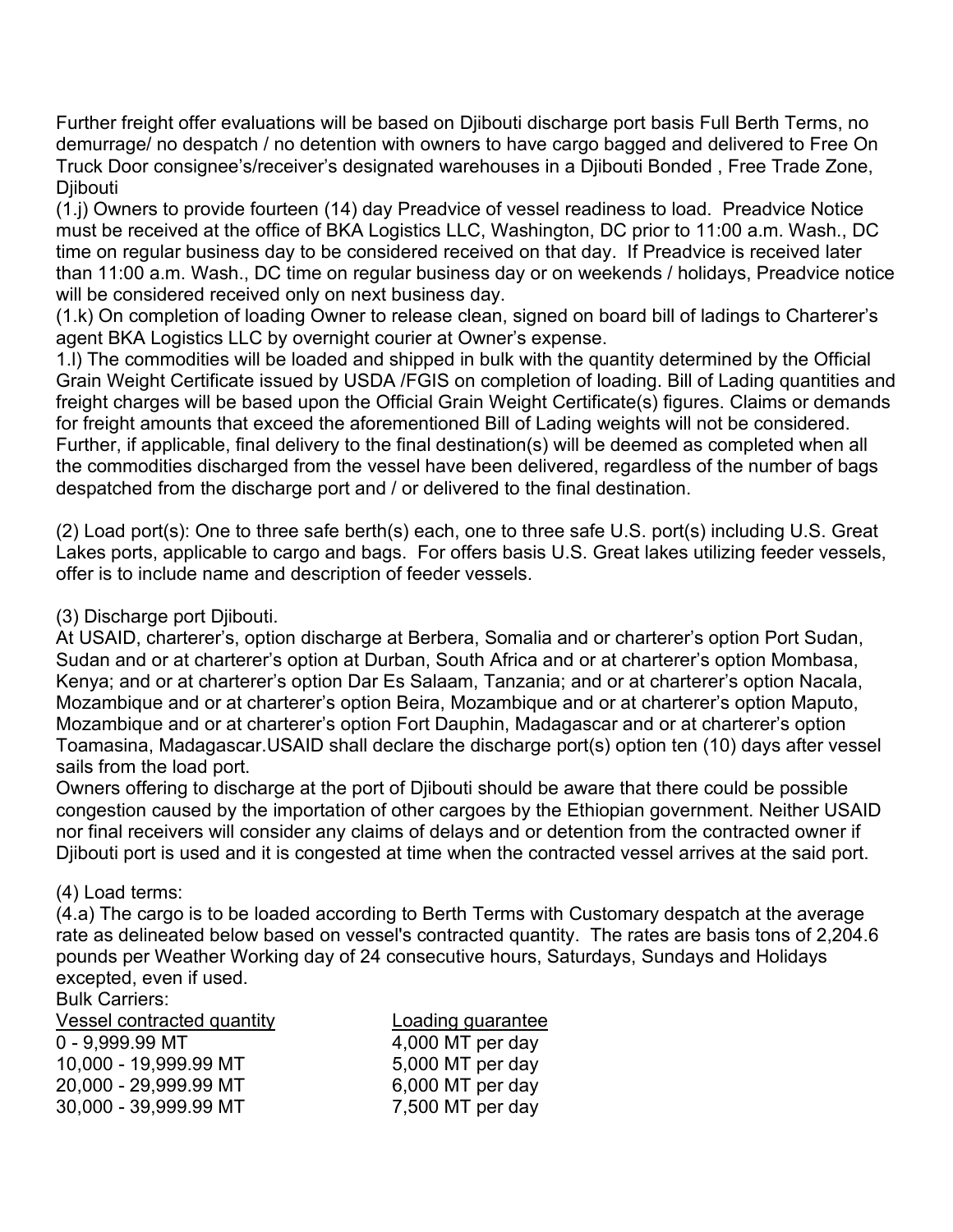40,000 - 49,999.99 MT 10,000 MT per day 50,000 MT and above 12,000 MT per day Tween-deckers: the load guarantee shall be 3,000 MT per day.

(4.b) Owners are to specify load port demurrage/despatch rates in their offer. Despatch rates must be one-half of demurrage rates quoted.

(4.c) Laytime accounts are to be settled directly between owners and commodity supplier(s) at load port(s). Laytime calculation, overtime and trimming to be in accordance to Addendum No. 1 of the North American Export Grain Association, Inc. F.O.B. Contract No. 2 (revised as of May 1, 2000) clauses Nos. 1-10 inclusive, (Hereinafter "N.A.E.G.A.") regardless of type of vessel. Further, the following modifications to N.A.E.G.A. will apply: Anywhere the word "buyer" appears, the words "vessel owner" should be substituted in its place. Under no circumstances shall CCC or USAID be responsible for resolving disputes involving the calculation of laytime or the payment of demurrage or despatch between the vessel owners and the commodity supplier(s). Any/all disputes between vessel owners and the commodity supplier(s) arising out of this contract relating to the settlement of laytime issues shall be arbitrated in New York subject to the rules of The Society of Maritime Arbitrators, Inc.

(5.) Discharging terms:

5.a) At Djibouti the cargo is to be discharged under Full Berth Terms , no demurrage/ no despatch/ no detention with USAID option for owners to have cargo

I) Bagged and delivered to Free On Truck Door consignee's/ receiver's designated warehouses at Djibouti Bonded, Free Trade Zone, Djibouti

And/or

II) Bagged and stacked on to consignee's/ receivers' conveyances at end of bagging line in the port of Djibouti.

5.b) At Berbera Somalia the cargo to be discharged basis: Geared vessel only. Tankers not workable. I) Full Berth Terms no demurrage / no despatch / no detention with USAID option

i) to have cargo bagged and stacked on to receivers' conveyances at the end of bagging line in the port of discharge.

ii) to have cargo bagged and stacked on floor of receivers contracted/named port warehouses.

iii) to have cargo bagged and stacked into owner's stevedores' port warehouse within the port area and reload same onto receiver's/consignee's conveyances.

II) USAID option Free Out terms at 2500 MT PWWD details per current WFP Charter Party Proforma for US

5.c) At Port Sudan, Sudan the cargo to be discharged basis: Geared vessel only. Tankers not workable.

I) Full Berth Terms no demurrage / no despatch / no detention with USAID option

i) to have cargo bagged and stacked on to receivers' conveyances at the end of bagging line in the port of discharge.

ii) to have cargo bagged and stacked on floor of receivers contracted/named port warehouses. II) USAID option Free Out terms at the average discharge rate of :

- 2400 MT PWWD details per current WFP Charter Party Proforma for US Free Out Terms
- 1500 MT PWWD details per current WFP Charter Party Proforma for US Free Out Terms.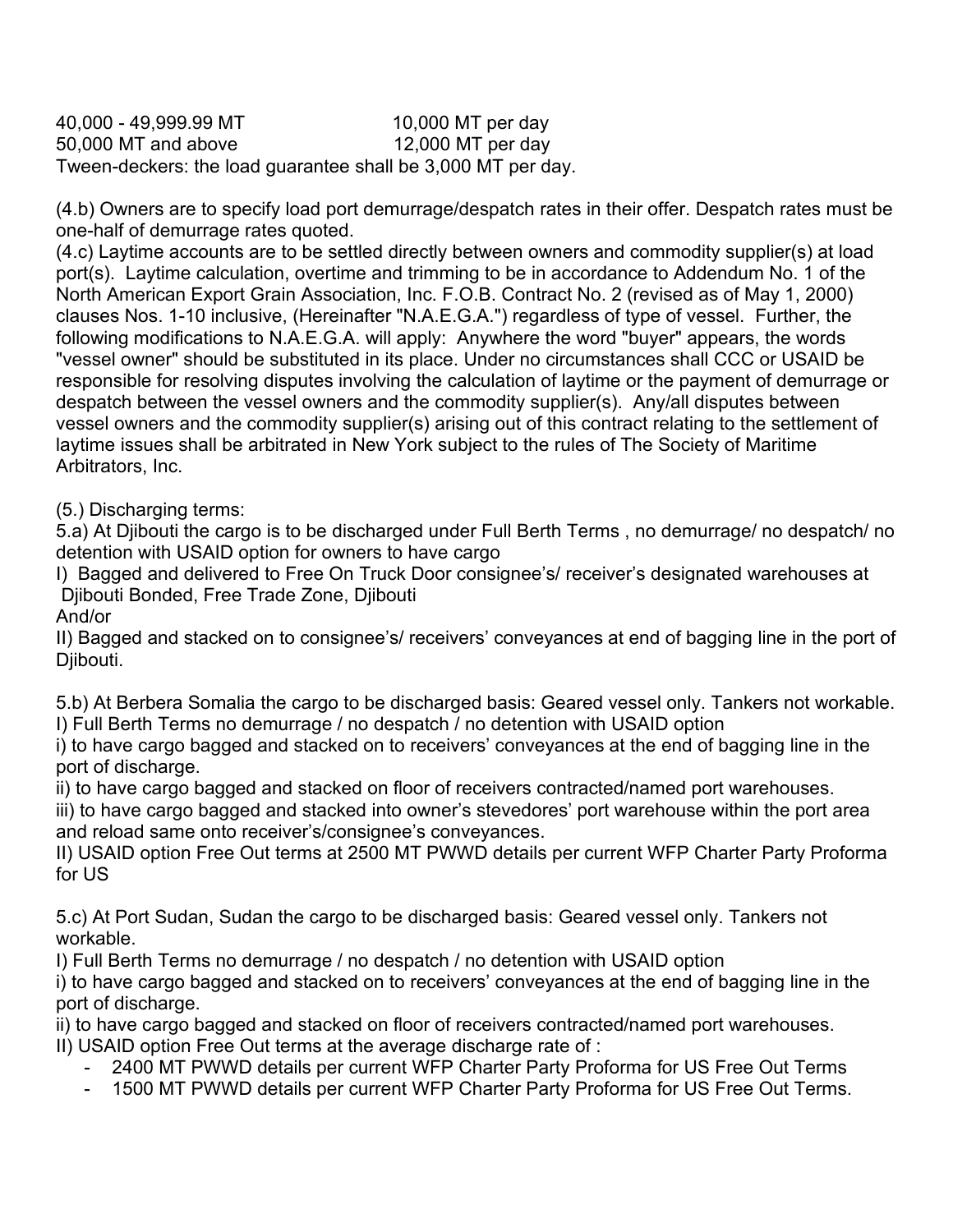Owners are to specify in their offer the demurrage/despatch rates applicable for discharge on free out terms. Despatch rates must be one-half of demurrage rates quoted.

5.d) At Durban the cargo is to be discharged under Full Berth Terms, no demurrage/ no despatch/ no detention, with USAID option for owners to have cargo

I) Bagged and delivered to Free On Truck Door charterer's/receiver's designated warehouses at C. Steinweg Logistics, C.Steinweg Bridge, 201, Solomon Mahlaugu Drive, Rossburgh 4093, Durban, South Africa.

And/or

II) Bagged and stacked on to receivers' conveyances at end of bagging line in the port of Durban, South Africa.

5.e) At Mombasa the cargo is to be discharged

I) Under Full Berth Terms. No demurrage/ no despatch / no detention with USAID option for owners to have cargo bagged and stacked on to receiver's conveyances at the end of the bagging line in the port of Mombasa, Kenya

II) USAID option Free Out terms

a) Cargo to be discharged at the GBHL berth basis Free Out terms with the following applicable discharge rates:

- 9,000 MT per WWDSSHEX EIU for self-trimming bulk carrier.

- 7,000 MT per WWDSSHEX EIU for tweendeckers/ non-self-trimming bulk carriers.

- 3,000 MT per WWDSSHEX EIU for converted container vessels and vessels with part cargo in same hold.

- no tankers permitted

b) Cargo discharged at conventional berth basis Free Out terms the following discharge rate shall apply:

- 600 MT per working hatch per WWDSSHEX EIU.

On Free Out terms Master to file the vessel's Notice of Readiness to discharge to the receiver and or their agent office between 0800 to 1600 hours Mondays through Fridays and laytime shall commence at 0800 hours next working day. Notice of Readiness filed on Saturdays, Sundays and holidays shall be deemed tendered and accepted on the next working day.

At Mombasa time between 1700 hours Fridays or days preceding holidays to 0800 hours on Mondays or days after holidays shall not count as laytime, even if used. Time used for opening /closing of hatch(es) not to count as laytime. Any shifting of vessel due to vessel configuration and or size shall not count as laytime

Owners are to specify in their offer the demurrage/despatch rates applicable for discharge on free out terms at Mombasa terminal. Despatch rates must be one-half of demurrage rates quoted.

5.f) At all other discharge ports discharge to be basis Full Berth Terms no demurrage / no despatch / no detention with USAID option

i) to have cargo bagged and stacked on to receivers' conveyances at the end of bagging line in the port of discharge.

ii) to have cargo bagged and stacked on floor of receivers' contracted/named port warehouses.

5.f) For Warehouse delivery –

Carriers must not comingle other shipper's commodities or different commodities in the same truck.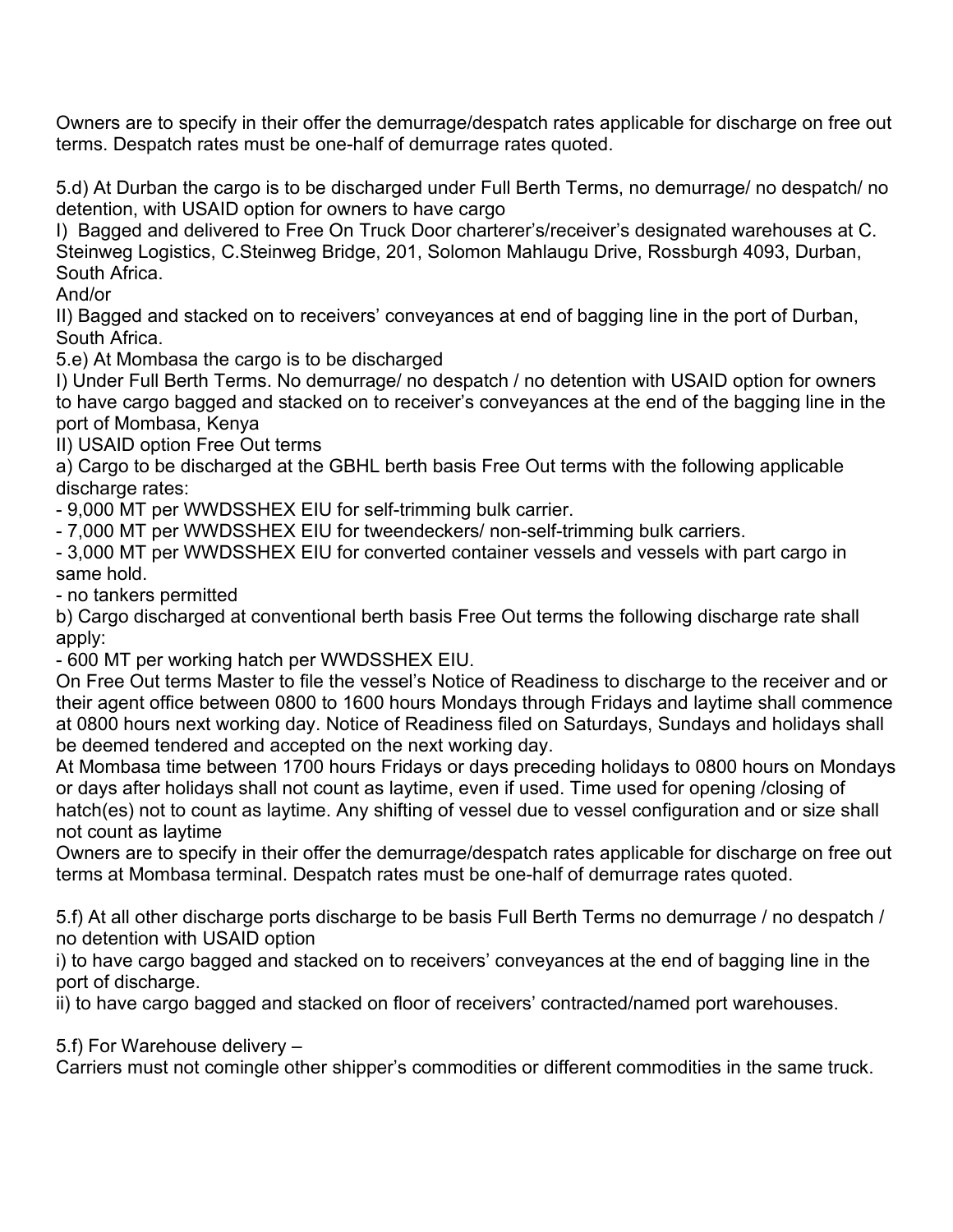Awarded carrier(s) must provide BKA Logistics with the carrier's vessel agent at declared discharge port, appointed clearing agent, and inland freight provider within 10 days after sailing.

Carriers and/or their discharge port agents must cooperate with the receiver's surveyors and allow the surveyor access to cargoes on-board the vessel.

The carrier must utilize trucks to accomplish the deliveries. The carrier must provide fully enclosed trucks suitable to carry food aid, or, if not available, trucks with suitable beds to carry food aid. The carrier must ensure that the interiors or beds of the trucks provided are in wind & water tight condition, dry, clean, and insect-free prior to the loading of the cargoes. Any cargoes loaded on trucks not fully enclosed must be securely fastened down and covered with tarpaulins to fully protect the commodities from the weather. The means utilized by carriers to securely fasten the commodities must not come in direct contact with the commodity packaging. Carrier must use a safe barrier to securely fasten the commodity and at the same time avoid damaging the packaging (bags) of the commodities.

In the event a truck should break down or become disabled during transit, it shall be the responsibility of the carrier to protect the cargo therein until the truck can make the delivery to the final destination. Cargo to be delivered to consignee during normal warehouse working hours. No night or after hours deliveries unless agreed upon with the consignee. All costs incurred by the trucks for arrivals after hour deliveries are for the carrier's account. All truck yard or staging area costs associated with any truck, while waiting for final inland delivery, are for the carrier's account.

(6) When a contract calls for bagging at the discharging port, bagging of cargo is at owners' time, risk and expense. Owner is to advise charterer

- the method of bagging (hand bagging not permissible),
- bagging rate to average about 1,000 MT per day for the entire cargo
- and name of bagging contractor prior to fixture.
- Bags must be filled 50 kg net with the commodity. i.e. Gross weight of bag shall be 50 kg plus bag tare weight.

If hand bagging is performed in breach of contract bagging charges to be reduced to USD 1.00 per metric ton. Bagging contractor to be subject to charterer's approval. Bagging subject to USAID's bagging specifications dated July 1989, copies of which are available at BKA Logistics, LLC.

(7) Freight rate and payment terms:

Owner to provide separate rates for:

- a) For Djibouti:
- i) Ocean Transportation to Djibouti basis Bulk discharge (Full Berth Terms)
- ii) Bagged and delivered to Free On Truck Door charterer's/receiver's designated warehouses at Djibouti Bonded , Free Trade Zone, Djibouti
- And/or
	- iii) Bagged and stacked on to receivers' conveyances at end of bagging line in the port of Djibouti.
	- b) For Berbera, Somalia
	- i) Ocean transportation basis Free Out at 2500 MT PWWD
	- ii) Bulk Discharge (Full Berth Terms).
	- iii) Bagging Services at discharge port basis bagged and stacked onto receivers' conveyances at end of bagging line in said discharge port.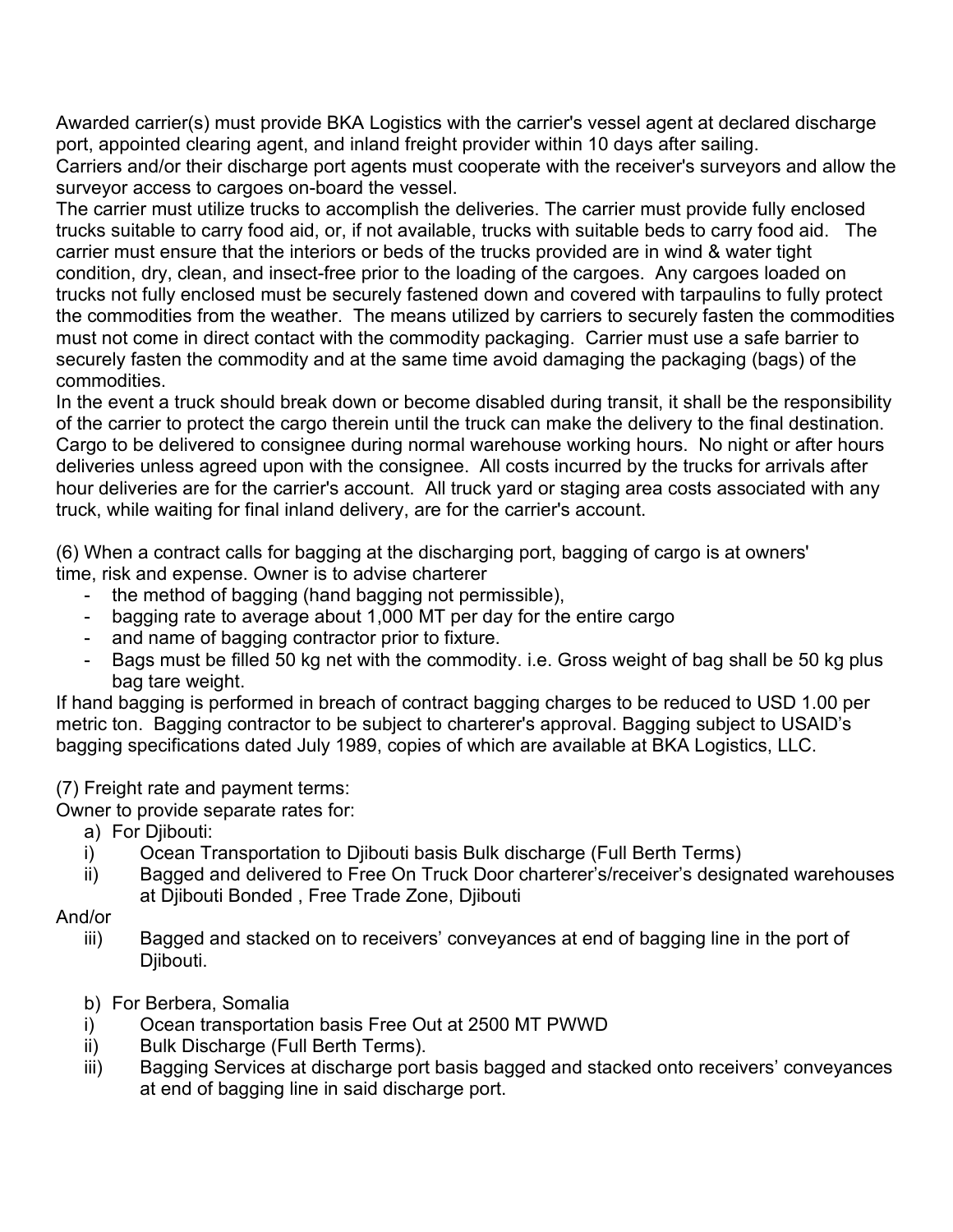- iv) Bagging Services to have cargo bagged and stacked on floor of receivers' contracted/named port warehouses.
- v) Bagging Services at to have cargo bagged and stacked into owner's stevedores' port warehouse within the port area and reload same onto receiver's/consignee's conveyances.
- c) For Port Sudan
- i) Ocean transportation basis Free Out at 2400 MT PWWD.
- ii) Ocean transportation basis Free Out at 1500 MT PWWD.
- iii) Bulk Discharge (Full Berth Terms).
- iv) Bagging Services at discharge port basis bagged and stacked onto receivers' conveyances at end of bagging line in said discharge port.
- v) Bagging Services to have cargo bagged and stacked on floor of receivers' contracted/named port warehouses.
- d) For Durban:
- i) Ocean Transportation to Durban South Africa basis Bulk discharge (Full Berth Terms) Bagged and delivered to Free On Truck Door charterer's/receiver's designated warehouses at C. Steinweg Logistics, C.Steinweg Bridge, 201, Solomon Mahlaugu Drive, Rossburgh 4093, Durban, South Africa.

## And/or

- ii) Bagged and stacked on to receivers' conveyances at end of bagging line in the port of Durban, South Africa.
- e) For Mombasa:
- i) Ocean transportation basis free out at GBHL, option conventional berth Mombasa).
- ii) Bulk Discharge (Full Berth Terms at Mombasa, Kenya)
- iii) Bagging services at discharge Mombasa port basis bagged and stacked onto receiver's conveyances at end of bagging line in the port of Mombasa.
- f) For Other Optional discharge ports:
- I) Ocean Transportation basis Bulk Discharge (Full Berth Terms) at the optional discharge ports.
- II) Bagging services at discharge port basis bagged and stacked onto receivers' Conveyances at end of bagging line in the port of discharge.(applicable to Dar Es Salaam, Tanzania, Nacala, Mozambique, Beira, Mozambique, Maputo, Mozambique, Fort Dauphin, Madagascar, and Toamasina, Madagascar). Or at Charterer's option
- III) Bagging services at discharge port basis bagged and stacked on floor of receivers' contracted/named port warehouses

Evaluations will be based on Djibouti discharge port basis Full Berth Terms, no demurrage/ no despatch/ no detention with owners to have cargo Bagged and delivered to Free On Truck Door consignee's/receiver's designated warehouses at Djibouti, Bonded, Free Trade Zone, Djibouti

Offers to submit freight rates in U.S. Dollars per net metric ton and must be all inclusive / repeat all inclusive. Offerors should note that premiums for additional load and/or discharge ports offered basis lumpsum will be considered in the evaluation of freight offers in situations where cargoes are likely to be loaded or discharged at more than one port.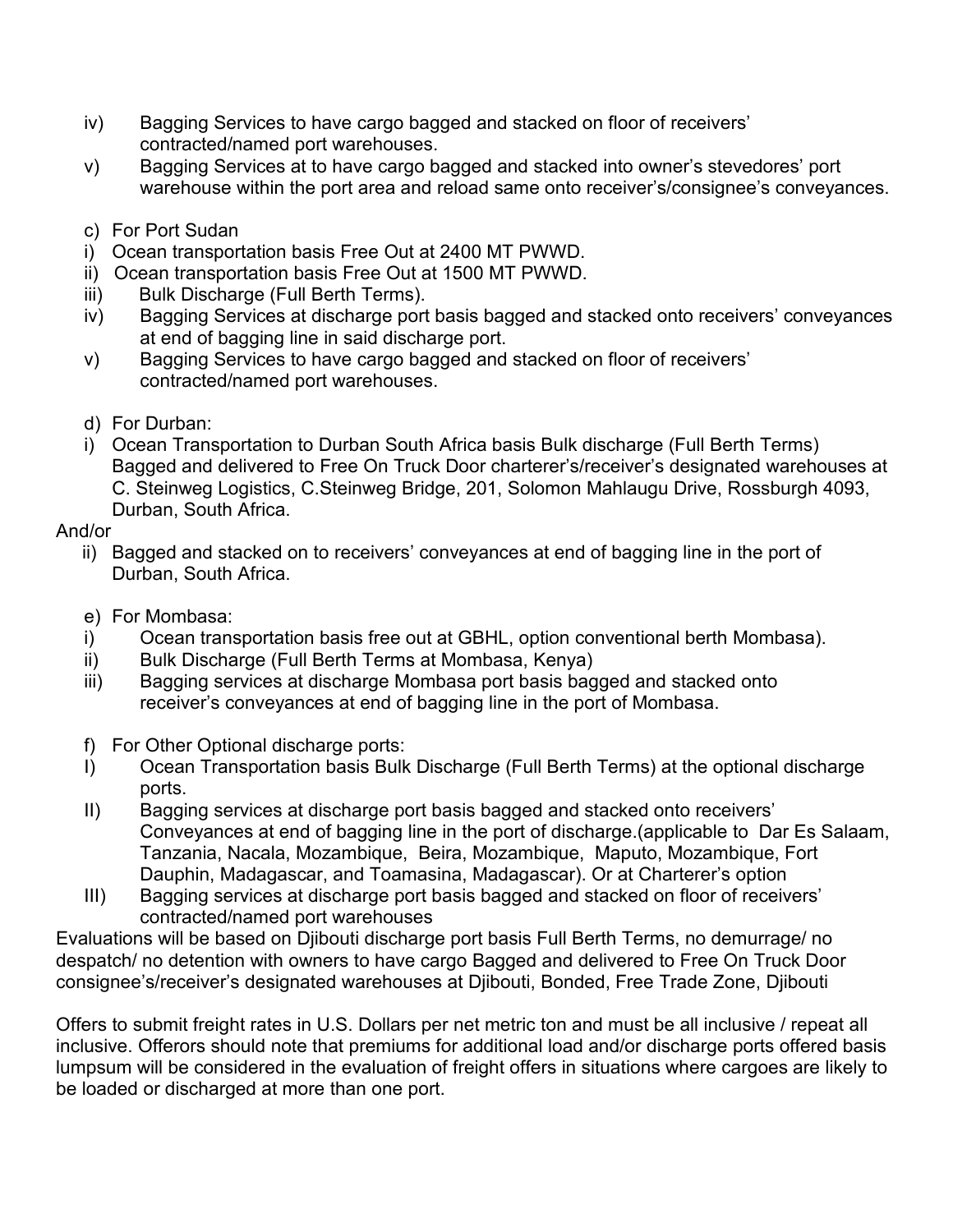Offers should include a range of overall quantities and rates in case a lesser quantity is purchased.

All proposals will be evaluated on the rates submitted in WBSCM. Free form remarks are not evaluated and are for informational purposes only and to cover optional ports, optional discharge rates, etc.

(8) In-transit fumigation required for these cargoes: Vessel must be able to be fumigated with aluminum phosphide in accordance with the requirements in the FGIS Fumigation Handbook for In-Transit Fumigation. The entire cargo to be fumigated following completion of loading at vessel's final load berth by the grain supplier at grain supplier's expense. The surface method of fumigation will be utilized for tankers and towed barges. The recirculation method of fumigation will be utilized for U.S. and non-U.S. bulk carriers (including ITBs) and tween-deckers provided that a licensed fumigator has provided written acceptance and FGIS has provided a letter stating that vessel has been preapproved for the recirculation in-transit method. Any additional time spent to accommodate FGIS requirements for fumigation will be for account of Owners. FUMIGATION GRAIN INSPECTION HANDBOOK DATED July 10, 2020 AND THE REQUIREMENTS OF THE REVISED HANDBOOK ARE INCORPORATED INTO THIS CHARTER PARTY.

At the discharge port (s) and/or final delivery destination(s) and upon inspection by government inspectors, if cargo and/or vessel are found to be infested and provided clean bill(s) of lading were issued, owners will arrange fumigation of the cargo within 24 hours of discovery of such infestation. Any fumigation costs and all time on the vessel are for owner's (vessel's) account.

The removal and disposal of fumigant sleeves, pipes, dust retainers or other fumigation materials used for intransit fumigation shall be for vessel Owner's time, risk, and expense.

(9) Further to Clause 1.e above, in the event the owner undertakes to load additional cargo (non relief or otherwise) after the award of USAID cargo, whether part or full cargo basis, without prior approval of USAID, without prejudice to any damages that USAID may claim, failure by owner to comply with this requirement will give USAID the right to terminate the freight contract or to impose on owner a rate reduction of US\$10.00 PMT as liquidated damages.

(10) Delivery Delay Assessment (DDA): Delivery Delay Assessment of USD 1.00 per metric ton per day (or pro-rata) will be imposed if the Vessel has not arrived at the first discharge port and ready for discharge by 0900 hours on or before the thirty fifth  $(35<sup>th</sup>)$  day from last day of the laydays if loading from a US Gulf port and the forty-fifth (45<sup>th</sup>) day from last day of laydays if loading from a US West Coast port.

DDA will continue for each and every day's delay until vessel has arrived. DDA, if any, will be deducted from final freight payment.

The definition of an arrived vessel is:

- 1) Notice of Readiness (NOR) is tendered,
- a) the vessel has arrived at the port or the closest point possible to the port,
- b) and is in fact ready to discharge.
- (11) Port Taxes and Dues: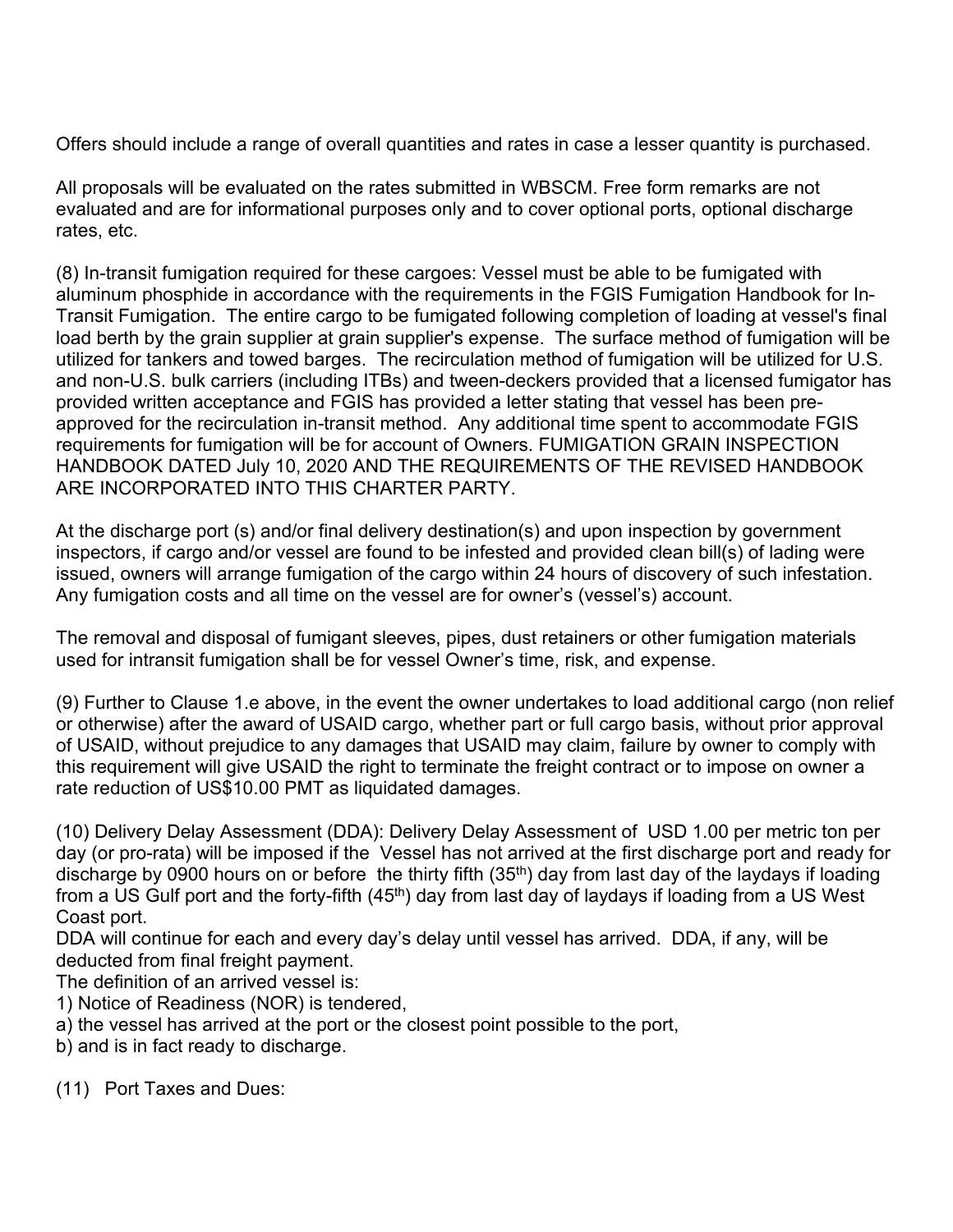AT LOAD PORT- At the load port(s), any dues and/or taxes assessed against the cargo or freight to be for Charterers' or Commodity Suppliers' account. Any dues and/or taxes assessed against the Vessel to be for Owners' account.

AT DISCHARGE PORT on FREE OUT Terms:

Any taxes assessed against the cargo or freight are to be for and paid by Receivers. Any taxes and or dues levied on Vessel shall be for and to be paid by Owner.

## AT DISCHARGE PORT On FULL BERTH TERMS DISCHARGE

Any taxes assessed against the cargo or freight are to be for and paid by Receivers. Any taxes and or dues levied on Vessel shall be for and to be paid by Owner. Any port dues assessed against the Vessel and or freight and or cargo to be for and paid by Owners. This shall include, but not limited to wharfage, quay cleaning, terminal handling charges (handling import transit), delivery order fees and port dues for all imports.

(12) Vessel type restrictions: Lash/Seabee barges, towed barges and Tankers are excluded. Integrated tug/barge (ITB) units will be considered. Geared U.S. Flag vessels are preferred, however gearless U.S. Flag vessels will be considered provided Owner supplies shoreside gear and all other necessary equipment to effectively discharge the cargo. Non US flag vessels must be geared and must not be older than 15 years and must be classed by an IACS member to the highest rating. The vessel must have a valid P & I Club cover with a member of the International Group of P & I Clubs valid for the complete voyage. Date of Original Construction and not Rebuilt date to govern. USAID reserves the right to require the offered and performing vessel to have a vetting approval from RightShip. The vetting evaluation of the performing vessel may require a RightShip inspection. Owners must allow RightShip or their contracted inspection company to perform the required inspection at the Owner's cost. Any vessel that fails to meet vetting approval (at least a **Rightship Safety Score of three out of five)** or does not allow an inspection when required, may be subject to booking or contract termination.

(13) Offers of named vessel or substitute will be considered. Substitution for named vessels are permitted. Whether included in an offer or not, any substitute performing vessel must be approved by USAID. See Clause 12 of RFP on Non US Flag restrictions and Charter Party Proforma Clause 24 for details.

(14) Restriction on use of vacuvators: Use of vacuvators to discharge the cargo from either mother vessel to daughter vessel(s) or alternatively from ship to shore is permitted. However, double handling by vacuvators is not permitted. Therefore, if vessel is lightened by vacuvators, discharge to shore may not be accomplished with vacuvators or vice versa.

(15) ISM and ISPS code compliance as per Charter Party Proforma clause 47.

(16) Section 408 of the Coast Guard Authorization Act of 1998, Public Law 105-383 (46 U.S.C., paragraph 2302(e)), establishes effective January 1, 1999, with respect to non-U.S. flag vessels and operators / owners, that substandard vessels and vessels operated by operators / owners of substandard vessels are prohibited from the carriage of government impelled (preference) cargo(es) for up to one year after such substandard determination has been published electronically. As the cargo advertised in this RFP is a government impelled (preference) cargo, offeror must warrant that vessel(s) and owner /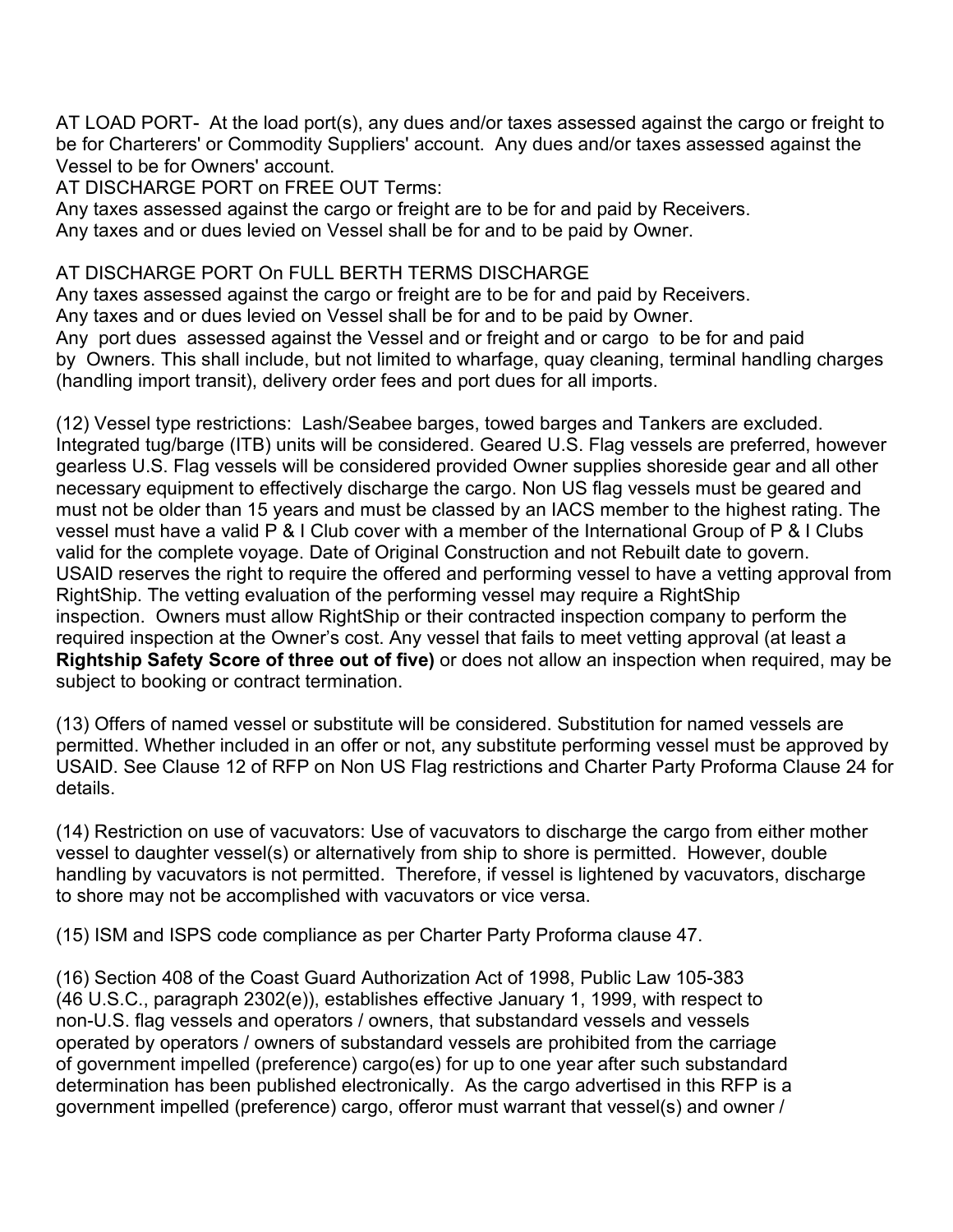operator are not disqualified to carry such government impelled (preference) cargo(es).

(17) USAID flag and banner as per Charter Party proforma clause 22

(18) Award based on vessel type: Award(s) under this RFP will be made on the basis of vessel type in accordance with the memorandum of understanding among the United States Department of Agriculture, the United States Department of Transportation, and the United States Agency for International Development regarding procedures for determining vessel service categories for purposes of the cargo preference act, and of best value to the U.S. government.

(19) Carriers shall include all actual and anticipated War Risk insurance premiums in their offered rates. USAID will only reimburse or pay actual contracted rates. Owner bears the risk of any increase in War Risk insurance premiums.

(20) USAID's revised freight basis and adjustments (U.S.-flag vessels) clause shall apply to this RFP. The relevant Charter Party clause is no. 31

(21) USAID's notice to the trade dated July 22, 2009 regarding the Freedom of Information Act (FOIA) and submission of freight proposals in response to P.L. 480 Title II Requests for Proposal is applicable. A copy of this Notice to the Trade can be obtained from USAID's website.

(22) In accordance with USAID's Notice to the Trade dated February 26, 2010, FAR clause 52.232- 22, Limitation of funds, is hereby incorporated into this RFP and any contract resulting therefrom.

(23) RFP's and contracts exceeding USD 100,000 are subject to the following (which are hereby incorporated by reference): the Byrd Anti-lobbying Amendment, 31 U.S.C. 1352, (implemented in FAR subpart 3.8 and the clauses at FAR 52.203-11 and 52.203-12). Each offeror by submitting its offer certifies it is in compliance with FAR 52.203-11. A disclosure form, if required, must accompany the offer.

(24) The Federal Acquisition Regulation (FAR) terms and conditions which are hereby made an integral part of any contract resulting from this RFP. See clause 49 of Charter Party proforma. Offerors must note that they are required to comply with:

FAR clause 52.204-7 entitled Central Contractor Registration (CCR). Offerors not already registered in CCR may register at the new U.S. Government registration site at www.sam.gov. Offerors already in CCR must make sure the registration is transferred to SAM.

Should offeror not be so registered at time of offer, USAID shall have the right to declare such offer non-responsive.

FAR clause 52.204-8 entitled Annual Representations and Certifications is also incorporated into this RFP and proforma charter party clause 49 and if such annual representations or certifications are not current at time of the offer, USAID shall have the right to declare such offer non-responsive. With regards to the following two far clauses, please note certifications required of offeror:

a. FAR clauses 52.209.5 (certification regarding debarment, suspension, Proposed debarment, and other responsibility matters (May 1989) and 52.209-6 (protecting the government's interest when subcontracting with Contractors debarred, suspended, or proposed for debarment (May 1989)) are hereby incorporated in this procurement. The offeror shall certify in its offer, to the best of its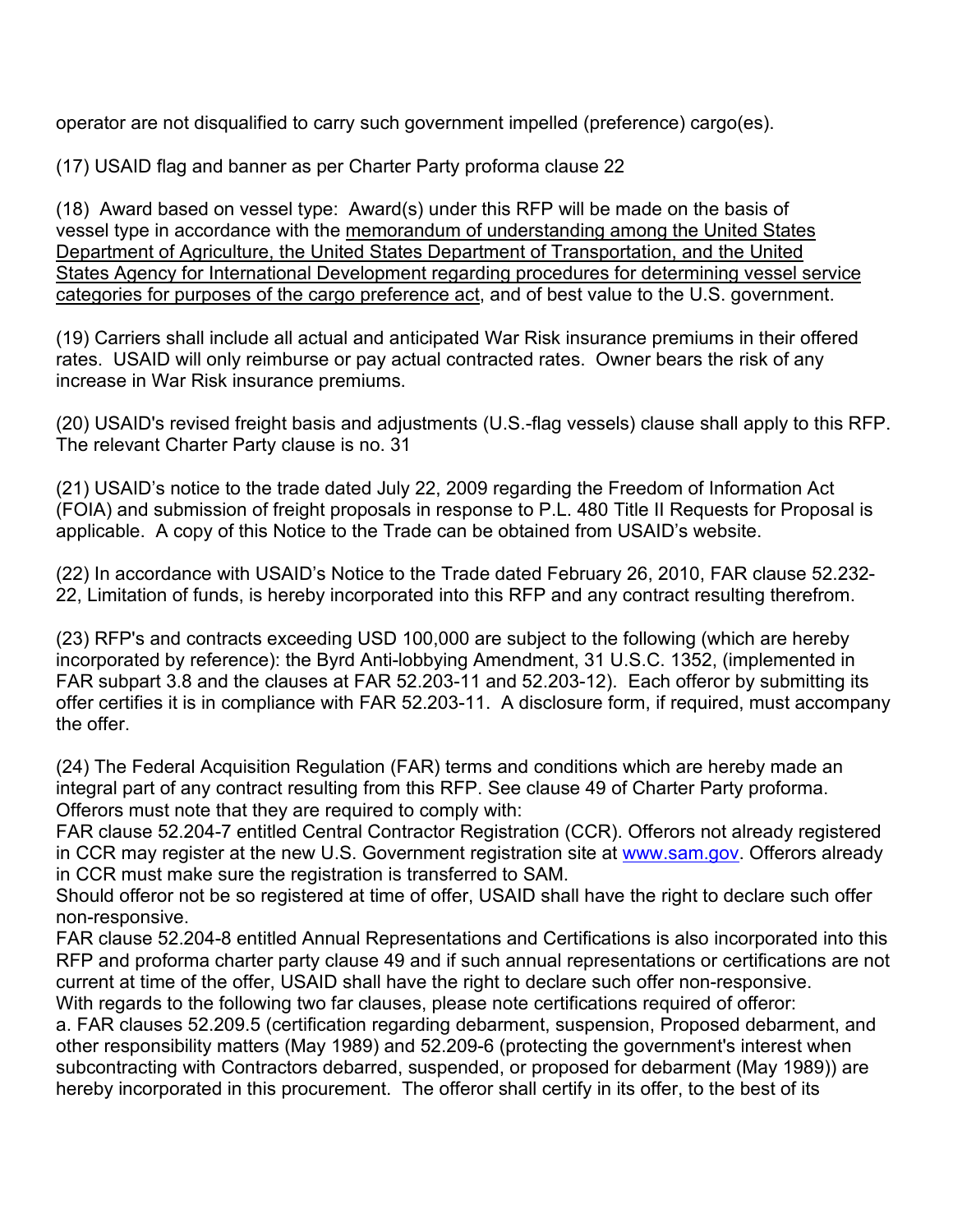knowledge and belief, that the offeror and/or any of its principals are not presently debarred, suspended, proposed for debarment, or declared ineligible for the award of contracts by any federal agency.

b. FAR clause 52.219-8 (utilization of Small Business concerns, Small Disadvantaged Business concerns, and Women owned small business concerns) is hereby incorporated in this procurement. in order to comply with far clause 52.219-8 (utilization of small business concerns, small disadvantaged business concerns and women owned small business concerns), and FAR clauses 52.209-5 and 52.209-6 referenced above, on an annual basis, offerors are required to (1) submit selfcertification regarding debarment, suspension, proposed debarment, and other responsibility matters, and (2) self-certify their company as either large, small, or small disadvantaged. Questions regarding size determination to be directed to A.I.D. Office of Small and Disadvantaged Business Utilization, contact: Ms. Daisy Matthews, telephone: (202) 712-0512.

Note: the relevant clauses are available on the internet at www.arnet.gov.

c. Per FAR 15.306 and FAR 15.307, USAID intends to make award without discussions, but reserves the right to conduct discussions and seek final proposal revisions if deemed necessary.

d. FAR 9.104-1 regarding Responsibility Determinations by the USAID Contracting Officer is fully incorporated into this RFP.

e. Revised FAR 52.213-4 (which incorporates FAR 52.204-25.

f. Revised FAR 52.212.-5 which incorporates FAR 52.204-25 shall also be applicable.

g. Provision of FAR Clause 52.204-24 are incorporated - Representation regarding certain telecommunication and surveillance services or equipment.

h. Provisions of FAR Clause 52.204-25 are incorporated - Prohibition on contracting for certain telecommunication and surveillance services or equipment.

i. FAR 52.223.99 ENSURING ADEQUATE COVID-19 SAFETY PROTOCOLS FOR FEDERAL CONTRACTORS ( OCT 2021) (DEVIATION)..

USAID will take no action to enforce the clause (FAR 52.223-99) implementing the requirements of Executive Order 14042, absent further written notice from USAID, where the place of performance identified in the contract is in a U.S. state or outlying area subject to a court order prohibiting the application of requirements pursuant to the Executive Order (hereinafter, "Excluded State or Outlying Area"). In all other circumstances, USAID will enforce the clause, except for contractor employees who perform substantial work on or in connection with a covered contract in an Excluded State or Outlying Area, or in a covered contractor workplace located in an Excluded State or Outlying Area. A current list of such Excluded States and Outlying Areas is maintained at

https://www.saferfederalworkforce.gov/contractors/.

(25) These commodities may be used by USAID to provide assistance under Authority of Section 202(a) of the Food For Peace Act (7 U.S.C.; 1722(a)).

(26) The authorized USAID geographic code for goods and services under this contract is Code 935. See Title 22 Code of Federal Regulations Part 228 for the identification of principal geographic code numbers and foreign policy restricted countries. This is a solicitation for commercial services prepared in accordance with United States Federal Acquisition Regulations (FAR) subparts 12, 13, and 15. Unless otherwise specified, any award resulting from this solicitation may not exceed the simplified acquisition threshold for commercial items.